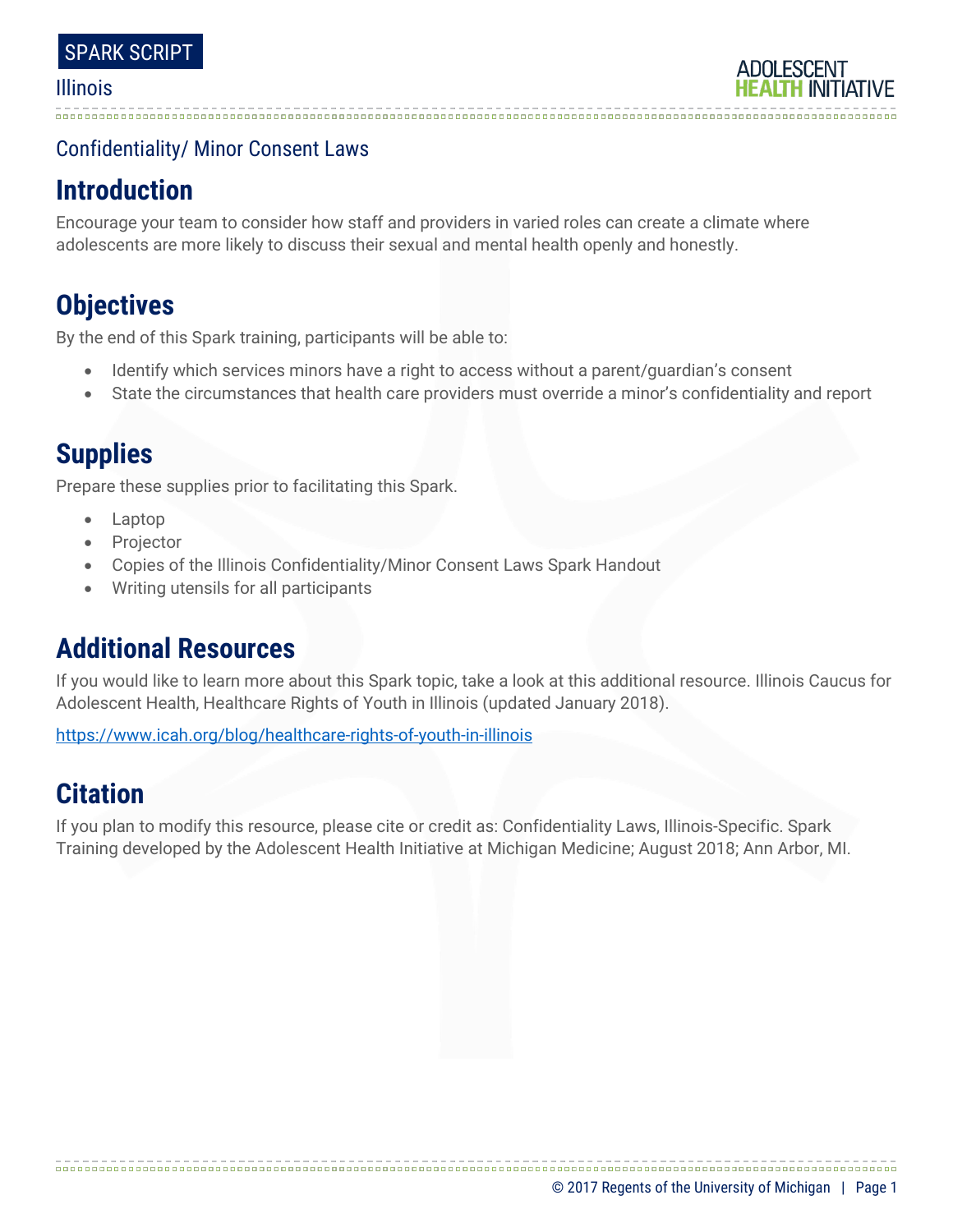



## **Intro/Hook** (3 minutes)

### $\Box$  1 – TITLE SLIDE

Today we are going to do a 15-minute mini-training, also called a Spark. As youth-serving professionals, it is important that we understand adolescent confidentiality and minor consent. This training is intended to be an overview of the most relevant laws on confidential services for teens.

Each person here will have times where we need to know and comply with consent and confidentiality laws, though it's different for our various roles. For each law and scenario we discuss, try to think about how it applies to your role. To get us started, let's review a case scenario.

#### 2 - CASE SCENARIO: SHAY

This is Shay, who is 15. She is here today because of a sore throat. During her visit the clinician found out that she is concerned about having an STI. Shay says she is worried her mother will kick her out of the house if she knows Shay is sexually active. How does the right to confidentiality help or hurt Shay?

Give participants a moment to respond to the question on the slide. You may choose to have discussion here or just have people think about it.

Usually, not all of this patient information is available to everyone who comes into contact with her. When we know more details about a patient, does it affect how we feel about the patient's right to confidentiality? Even though we know the law says we need to provide certain confidential services to teens without a parent's permission, it can be challenging when we think parents should be involved. What can go wrong if we accidentally break confidentiality?

Have a couple of people respond briefly. Main point: If we don't follow the laws, it can have a negative impact on teens.

Many teens choose to include their parent or guardian in decisions about their health. For some teens, however, having the option of certain confidential services makes it more likely that they will seek care when they need it. For instance, Shay would probably be more likely to get tested for STIs and possibly get a method of contraception if she's assured her mother's permission is not required.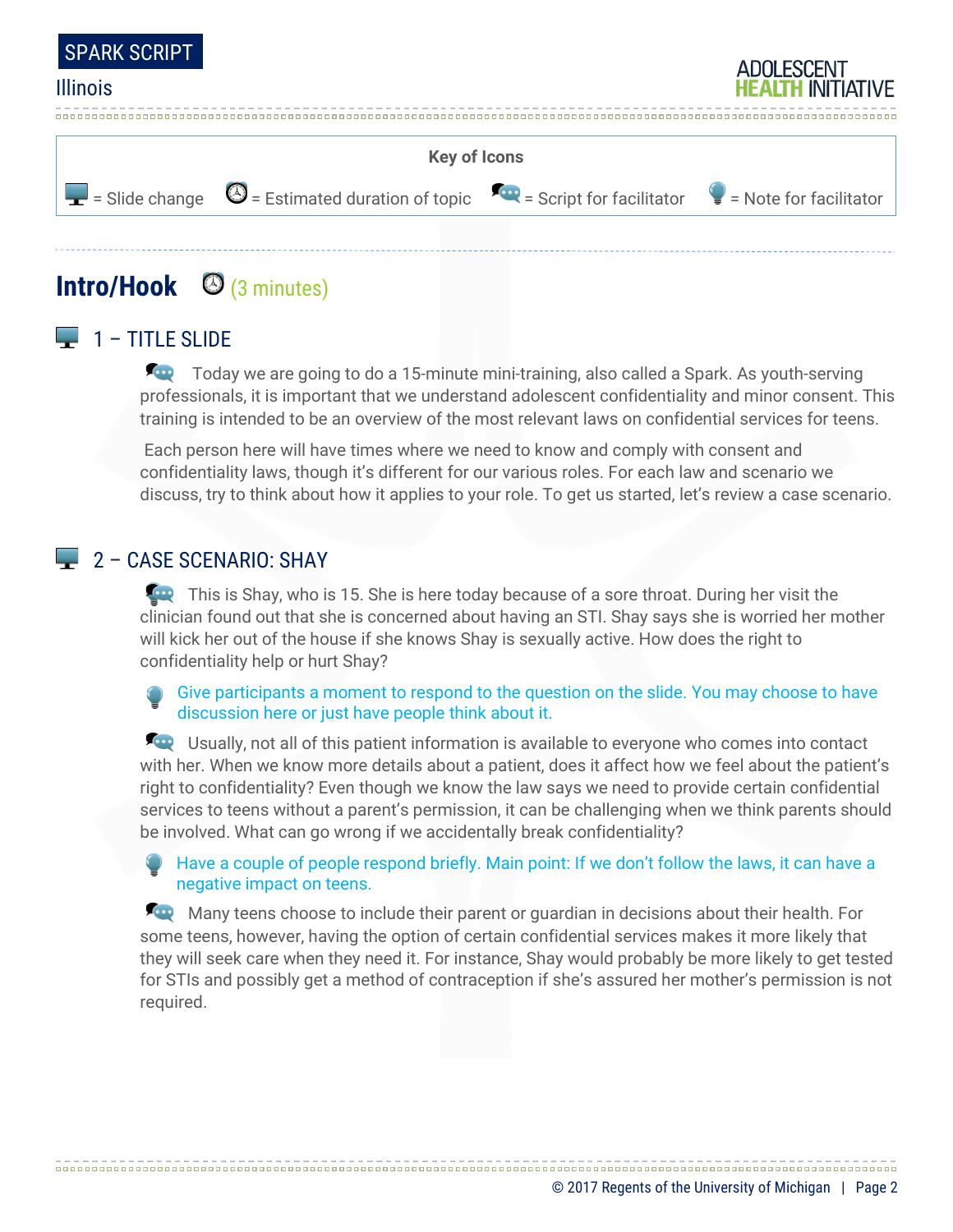# **Key Concepts** (11 minutes)

## $\Box$  3 – IMPORTANT DEFINITIONS

Before we review the laws, it's important to recognize the difference between consent and confidentiality.

- **Consent** is permission to act. In general, a parent or legal guardian must give their permission or "consent" – before their minor child can receive a medical service. However, there are important exceptions where a minor can consent to their own care, without a parent's permission. We will discuss these exceptions today.
- **Confidentiality** refers to how health care providers and staff keep certain information private.
- **Consent does not equal confidentiality**.
	- $\circ$  Even if a minor is allowed to consent to a service without a parent's permission, it does not necessarily mean that the provider is required to keep it confidential.
	- $\circ$  So, laws can protect a minor's right to access a specific service, like contraception, but often, it's up to health care providers and staff to protect a minor's confidentiality.

### 4 – IL LAW: PARENTAL CONSENT EXCEPTIONS

As this slide says, a parent or legal guardian must provide consent on behalf of a minor (under age 18) before health care services are provided, with several important exceptions.

The exceptions are based on either:

- Status (for example, legal independence from parents/guardians), or
- The type of service requested (such as certain sexual health services).

Pass out the "Illinois Minor Consent & Confidentiality Laws" handout.

### $\Box$  5 – IL LAW: MINOR CONSENT BASED ON STATUS

Here's a handout that explains Illinois' minor consent and confidentiality laws. As we see in the top section, Illinois law allows certain minors to consent to services based on their **status**. This includes:

- You'll notice that a **pregnant** minor may consent to prenatal, delivery, and post-delivery care.
- A minor may consent to health care services without a parent/guardian's permission if they are emancipated. This can be through court order, marriage, or military active duty.

## 6 – IL LAW: MINOR CONSENT BASED ON SERVICE

Note: statements are animated to appear one after each click, with the answer showing after the last click. Read each statement aloud before advancing to the next one.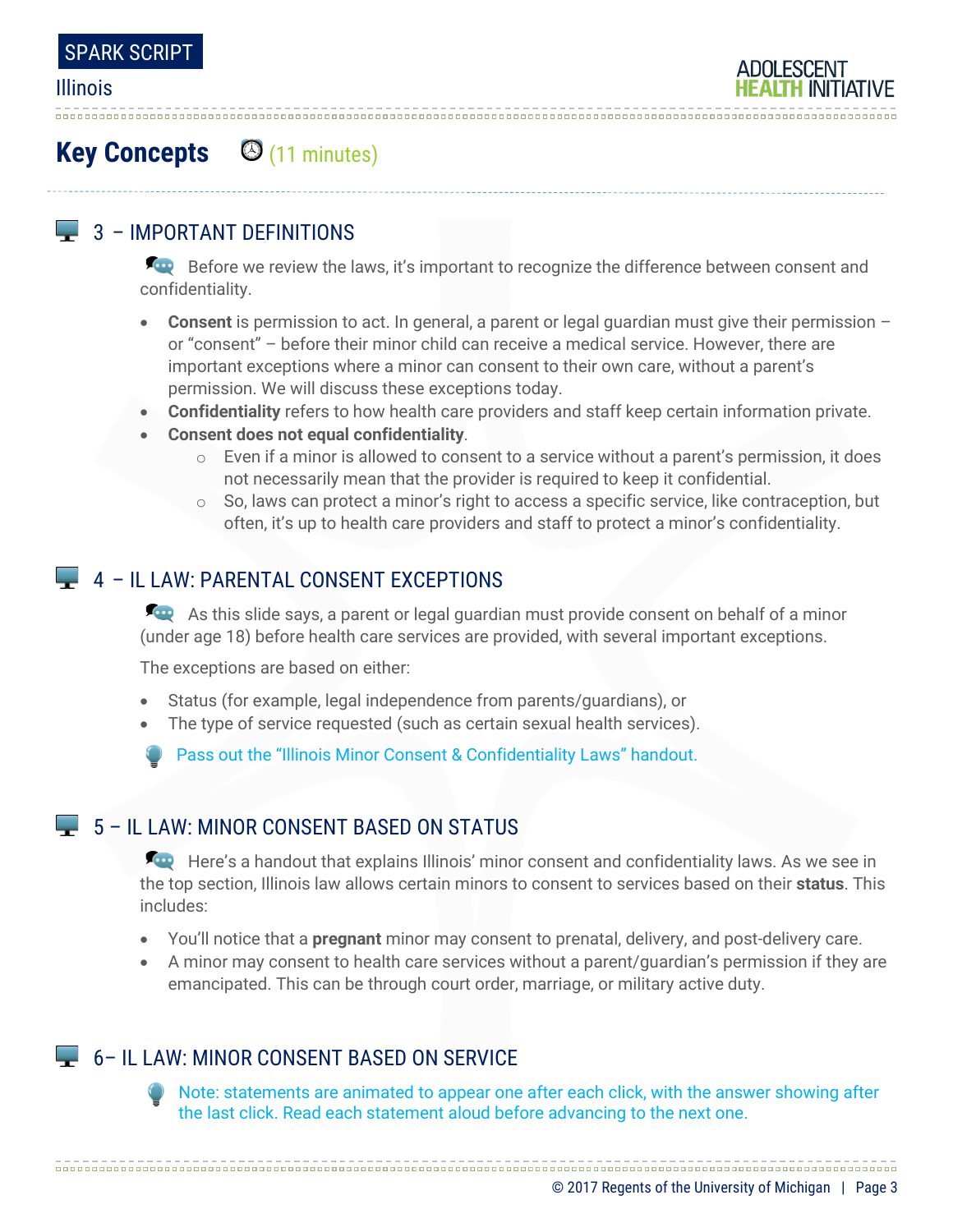

Now let's look at the **services** any minors can receive without parental or guardian consent.

Advance slide

- 1. Emergency care.
- Advance slide
	- 2. Pregnancy testing and prenatal care, like we just discussed.
- **Advance slide** 
	- 3. Birth control information and supplies. There is a growing body of research that shows that sexually active young people are more likely to use birth control if they are assured that they don't need to involve a parent.
- Advance slide
	- 4. Testing, treatment, and prevention of sexually transmitted infections (STIs).

a. PrEP (HIV prevention) may be provided to minors ages 12+

#### Advance slide

5. Substance use disorder treatment, including for alcohol or drug abuse.

#### Advance slide

- 6. Mental health services.
	- a. Minors ages 12-16 can access up to eight, 90-minute counseling sessions without parental consent.
	- b. Minors ages 16 or older can consent to inpatient mental health treatment.

#### Advance slide

Are there any questions?

### $7 - REPORTING$

Now we're going to review when a minor's confidentiality must be overridden. Health care providers must override the minor's confidentiality and report…

- o If there is suspicion of abuse by an adult
- o If the minor is a risk to themselves or someone else

## $\Box$  8 – CASE SCENARIO: SHAY

Let's go back to our 15-year-old patient, Shay, and answer these questions together as I read through them.

- Can Shay receive STI testing without a parent's permission? [*Answer: Yes.*]
- Can she receive STI treatment? [*Answer: Yes.*]
- Can she receive preventive care, such as an HPV vaccine? What about condoms or other contraception? [*Answer: She can't get an HPV vaccine without her mother's consent, but she can get condoms or other contraception without her mother's consent.]*

A final note about Shay. If she uses her mother's insurance, any health information may be disclosed in an explanation of benefits (EOB) form that could be sent to her parents. For maximum confidentiality, a minor may go to a provider that is able to provide services without billing